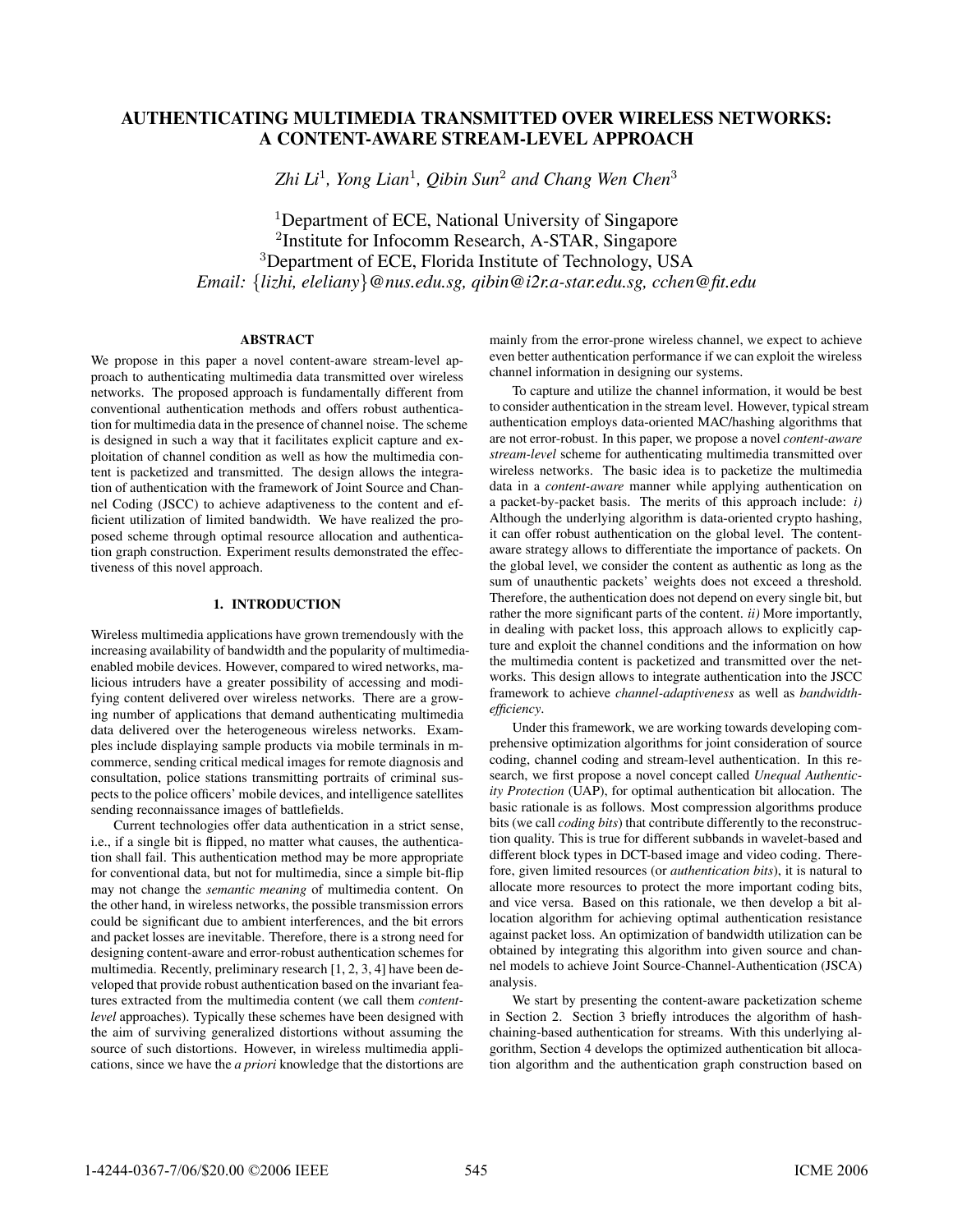

**Fig. 1**. Packetization (together with FEC and hash-chaining-based signing) for (a) conventional packetization and (b) the proposed content-aware packetization.

the concept of UAP. In Section 5, we sketch how the efficient utilization of limited bandwidth can be achieved by optimal allocation of bits between coding and authentication. Experiment settings and conclusion are presented in Section 6 and 7, respectively.

## **2. CONTENT-AWARE PACKETIZATION**

To apply UAP to the codestream, the premise is to packetize the codestream in an content-aware manner. The packetization scheme must be able to differentiate the importance of packets. We use the term *content packet* to denote the compressed codestream unit after source coding which is decodable only when every bit within the packet is correctly received, and the term *network packet* for the datagram after packetization. Conventional packetization schemes are designed with the aim of re-distributing the errors into many channel blocks to facilitate error correction. Each content packet is interleaved and re-distributed into many network packets (refer to Fig. 1(a)). The resultant network packets carry equal importance, and thus the importance-differentiation requirement is not satisfied.

Inspired by the smart packetization with pre-interleaving concept in [5], we propose the following packetization scheme, illustrated in Fig. 1(b) (together with the Forward Error Correction (FEC) and hash-chaining-based signing schemes). In this method, since each content packet is packetized in one network packet only, the signing operation of that network packet can be directly associated with the multimedia content, and each network packet has differentiated importance. Also note that the error re-distribution property is unaltered, since the orthogonality of FEC and network packets are maintained.

#### **3. HASH-CHAINING-BASED AUTHENTICATION**

We consider a signature-based authentication scheme that provides both *data integrity* and *non-repudiation*. We also require this scheme to resist packet loss. Our proposed authentication method inherits the approach called *signature amortization through hash-chaining* [6, 7, 8]. This method was initially intended for IP multicast, but since it also provides non-repudiation, it can be extended to general authentication applications when digital evidence is concerned.

The rationale is as follows. Digital signatures (e.g., RSA, DSA) are expensive in terms of computation and communication cost, thus it may not be possible to sign and verify every single network packet. A more practical solution is to organize packets into groups and sign only one packet within each group. The authenticity of the rest packets is guaranteed in the following way – if we compute the hash of packet  $P_i$  and append it to packet  $P_{i+1}$  before signing  $P_{i+1}$ , then the authenticity of  $P_{i+1}$  also guarantees the authenticity of  $P_i$ . In this



**Fig. 2**. Comparisons between the performance of some chosen hashchaining schemes (simulation) and the theoretical formulae of Eq. (2) (analytical). The schemes usd are: [3 47], [11 23 47], [11 23 31 47], [5 11 23 31 47], [5 11 23 31 37 47].

manner, each packet is hash-chained with the succeeding packets up to the signature packet. The authenticity of the signature packet will "propagate" through all the rest packets within the group. In addition, in order to ensure that the authentication chain is not broken due to packet loss, each packet may assign its hash to multiple other packets. It is important to note that some packets may not be verified due to the loss of other packets, even if it is received. However, this method nevertheless achieves low cost in terms of communication and computation overhead.

Its packet-loss resistance is measured by *Authentication Probability* (AP), denoted by  $\xi$ , and defined as  $\xi_i = Pr(P_i)$  is verifiable  $|P_i|$  is received), where  $P_i$  denotes a packet. Designing the entire authentication scheme can be abstracted as constructing an effective directed acyclic *Authentication Graph* (AG) (with nodes being the packets, and edges being the hash-chains), which is able to achieve high APs. AP of a node is determined by the status of the nodes it is chained to. More precisely, if we denote the event that  $P_i$  is *verifiable* by  $\Lambda_i$ , and the event that  $P_i$  is *received* by  $\Pi_i$ , then:

$$
\xi_i = \Pr(\Lambda_j \Pi_j + \Lambda_k \Pi_k + \ldots) \tag{1}
$$

where  $P_j$ ,  $P_k$ ,... are  $P_i$ 's hash-chained packets. In general, the more hash-chained packets it has, the higher the AP.

#### **4. OPTIMAL AUTHENTICATION BIT ALLOCATION AND AG CONSTRUCTION**

With this hash-chaining scheme being the underlying algorithm, our aim is to optimize an objective function of the packet-loss resistance, under the constraint of limited resources, by using UAP. We must derive a quantitative relationship between the number of hash-chains and the resultant APs for the nodes, as well as the corresponding AG construction.

We have found a theoretical upper bound of the achievable AP  $\xi_{opt}$  for some given number of hash-chains m, as in Eq. (2). Due to page limitation, we omit the derivations in this paper. Details are given in [9].

$$
\xi_{\text{opt}} = 1 - \left(1 - \xi_{\text{opt}}(1 - e)\right)^m \tag{2}
$$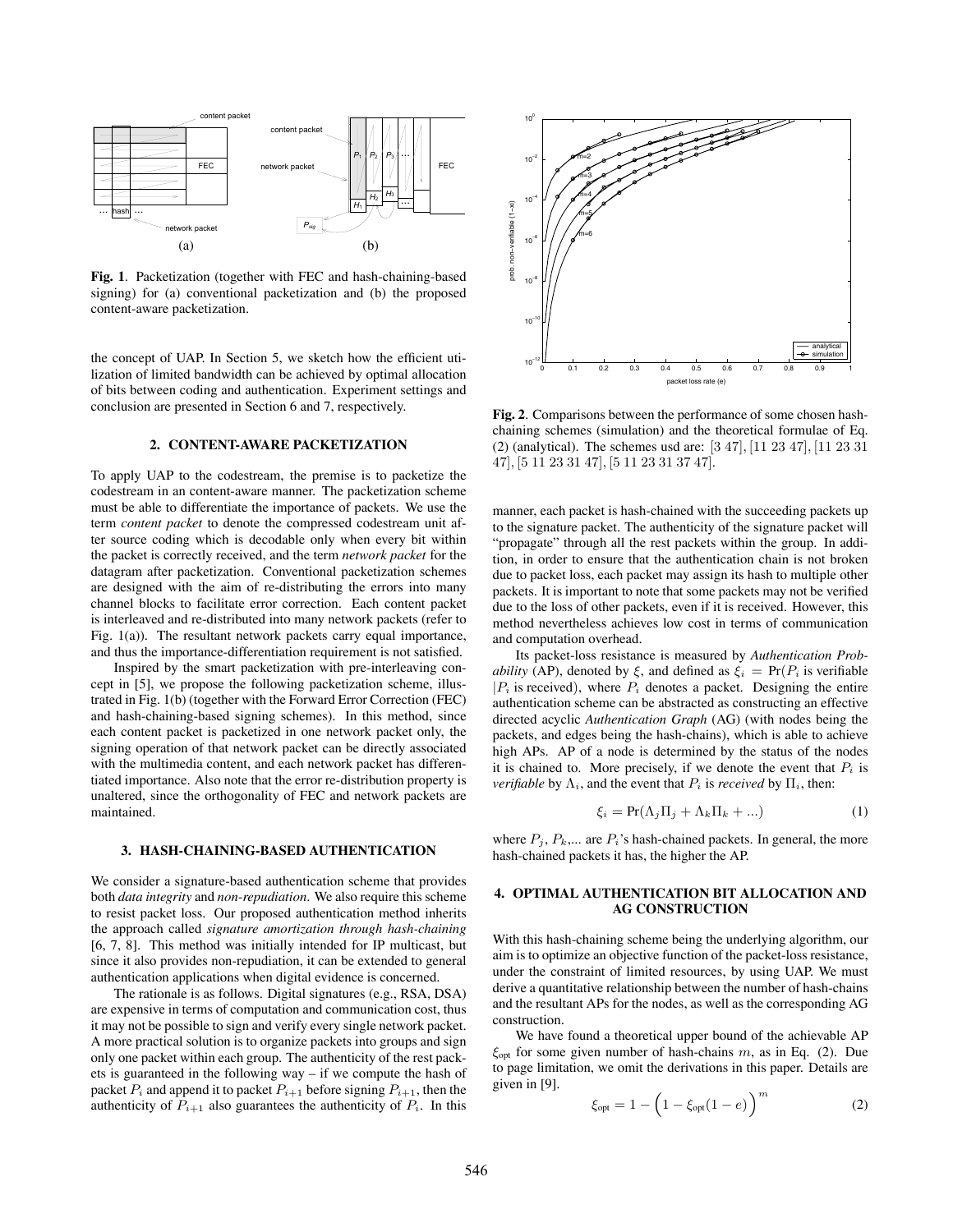where  $e$  is the packet loss rate. We have performed simulations to examine this result. In Fig. 2, we compare the theoretical formulae with the experiment results of some chosen AG construction schemes (see Section 6 for detailed experiment settings). We plot  $(1 - \xi_{opt})$  in log scale for a clear illustration. The results show that Eq. (2) is accurate enough to model the behavior of authentication resistance against packet loss, and that there are AG constructions that can sufficiently approximate this model.

Eq.  $(2)$  is important because given the channel condition  $e$  and the required AP, we can quantitatively compute the authentication bits needed (usually equal to the number of hash-chains times the hash size). If given an authentication bit budget, we want to maximize an achievable average weighted AP over all packets. This optimization problem can be formulated as:

$$
\overline{\xi}_{\text{opt}} = \max_{\{\xi_i\}} \left( \frac{\sum_{i=1}^M W_i \xi_i}{\sum_{i=1}^M W_i} \right) \tag{3}
$$

*s.t.*

$$
\frac{1}{M} \sum_{i=1}^{M} m_i = \overline{m}
$$
\n(4)

and

$$
\xi_i = 1 - \left(1 - \xi_i(1 - e)\right)^{m_i}
$$
 (5)

for  $i = 1, 2, ...M$ , where  $\overline{\xi}_{\text{opt}}$  is the optimal average weighted AP that we want to find,  $\overline{m}$  is the average hash chains per packet,  $W_i$ ,  $\xi_i$  and  $m_i$  are the weight, AP and the number of hash chains of  $P_i$ , respectively. In construction of the AG, we group the packets in different layers, where the packets in the same layer would have the same number of hash-chains. For more details of the AG construction, please refer to [9]. For this optimization problem, we notice that it is difficult to obtain an analytical solution since the relationship between  $\xi_i$  and  $m_i$  is transcendental. However, since  $m_i$ 's take only integer values, it is possible to find the solution by *exhaustively searching* through all possible combinations of packet assignment to layers. The steps of optimal bit allocation are listed as follows.

- 1) Select  $l$ , the number of layers for the AG. Note that the choice of  $l$  is a design issue. The higher the  $l$ , the larger the searching range, and thus the more probable of obtaining a global optimal value; in the mean time, more iterations of searches are required, and thus it increases the computational overhead.
- 2) Sort all the packets  $P_i$ 's in descending order according to the weight  $W_i$ 's.
- 3) Iterate all possible combinations of packet assignment for each layer; in each iteration, compute  $\sum_{i=1}^{M} W_i \xi_i$ . The number of iterations can be reduced by using the empirical observation that packets with larger weight deserve better protection, and therefore they should be put in higher layers.
- 4) Choose the maximum  $\sum_{i=1}^{M} W_i \xi_i$  and the corresponding combination of packet assignment.

In Fig. 3, we present the bit allocation experiment results for *mandrill* image. Fig. 3(a) illustrates  $\xi_{opt}$  against  $\overline{m}$  under some packet loss rate e for *i)* UAP, and *ii)* EMSS (which uses basic equal protection, see [7]). It is clearly shown that UAP has dramatic performance improvements compared to EMSS. In Fig. 3(b), we compare the analytical results based on the optimal bit allocation algorithm, and the simulation results. We can see that the analytical results are very close to the simulation ones.



**Fig. 3**. Experiment results: (a) comparison between UAP and EMSS, (b) comparison between the analytical results through the optimal bit allocation algorithm and the simulation results.

# **5. OPTIMAL BIT ALLOCATION BETWEEN CODING AND AUTHENTICATION**

In our framework, the transmission bandwidth (or equivalently the transmission rate  $R$ ) is shared by source coding, channel coding and authentication. Apparently the resources are allocated for achieving two objectives: *i)* source/channel coding bits for minimizing the endto-end distortion, and *ii)* authentication bits for maximizing the authentication resistance against packet loss (measured by AP). However, if we notice that AP determines the probability that a packet is non-verifiable, and hence should be dropped and thereby resulting in distortions to the reconstructed quality, we may find that it is possible to unify the two objectives into one single form, i.e., minimizing the end-to-end distortion resulted from quantization in source coding, channel distortion and non-verifiability in authentication. This optimization problem formulation is illustrated in Fig. 5.

This optimization problem can be solved if given precise source and channel models. In our implementation, we use the  $\rho$ -domain R-D analysis algorithm proposed in [10] to estimate the R-D behavior of the source coder. For channel coding, we use  $(N, K)$  Reed-